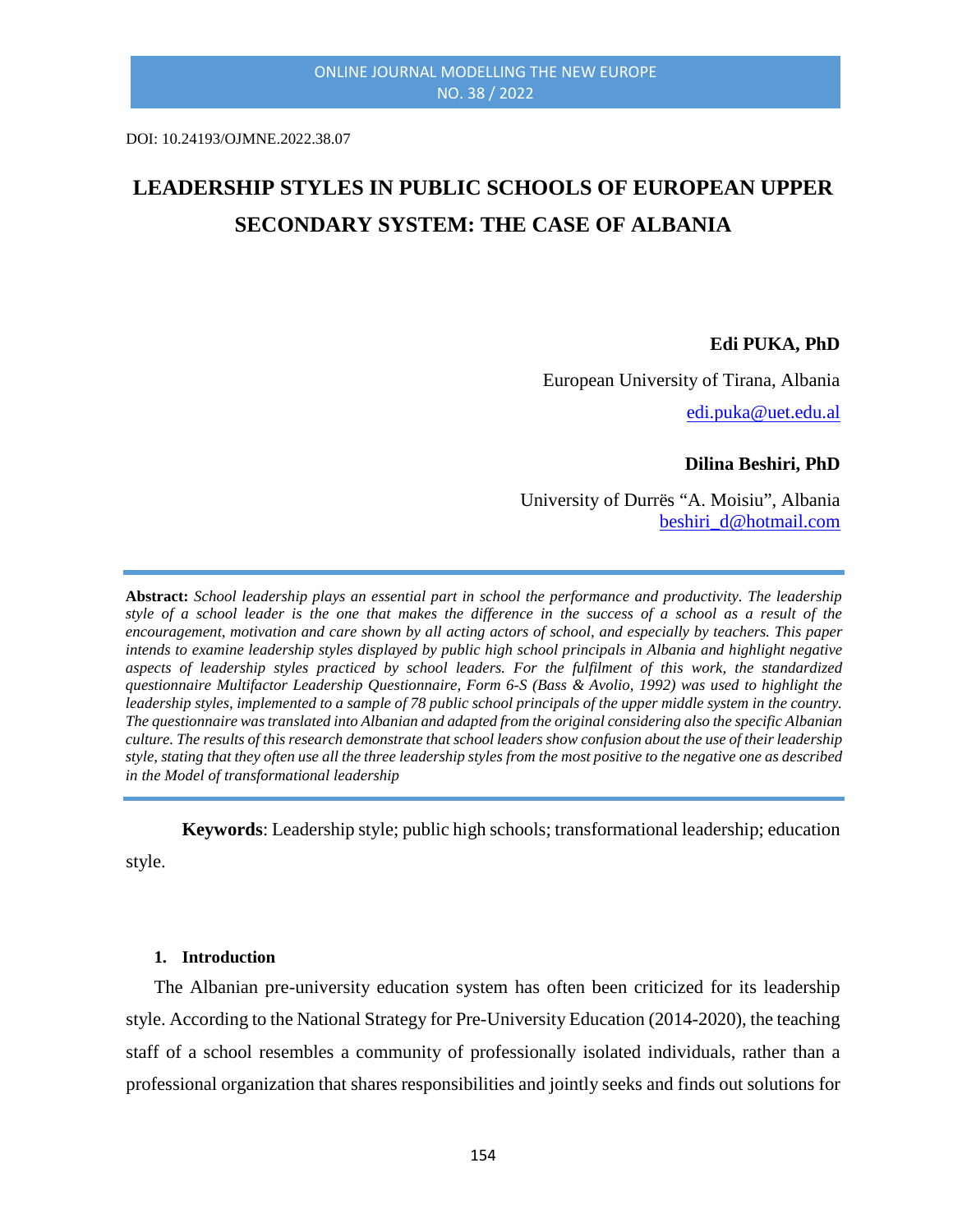## ONLINE JOURNAL MODELLING THE NEW EUROPE NO. 38 / 2022

quality achievement of the students. Professional assistance to teachers by school leaders is negligible. As a result, since 2018, school leaders of the pre-university system must be certified by the School of Principals, established with the aim of improving the management quality of pre-university education institutions, although there is still a dilemma today whether the school director should be a leader or a manager.

According to Anderson, Ford, and Hamilton, the combination of management and leadership is needed to transform an organization and the people in it. According to them, management and leadership should be developed and integrated all together due to constant changes the society is experiencing in all human aspects and the leader should know how to manage in order to appropriately respond to such changes (Anderson, Ford & Hamilton, 1998).

The educational institutions management has a direct impact on improving performance, motivating, and increasing the teachers' professional capacity, as well as creating a cooperative and positive climate in the school environment. It is therefore important for the director as a leader to be equipped with leadership skills, to choose the right job, the guaranteed and applicable curriculum, to set challenging goals, to include parents and the community in a safe and systematic environment of collegiality and professionalism (Marzano, Waters & McNulty, 2005).

The main tasks of school leadership, according to Hargreaves and Fink, are divided into two major roles: the teaching and the leadership role. The teaching role focuses on educating and training students through motivating and challenging activities, aiming to raise productive children for the society (Hargreaves & Fink, 2003).

#### **2. Literature review**

Various paradigms have been used to describe its direction and effectiveness, changing over the past decades to move from a traditional leadership to what is defined as the new leadership. According to Hoy and Miskel (2001), leadership styles are categorized into two major theoretical groups.

The first set of theories deals with traditional direction, which is categorized on bases of personality, behavior, or situation. The second set of theories deals with new approaches to leadership, which are characterized by a charismatic (inspiring) and transformative leadership (Hoy & Miskel, 2001).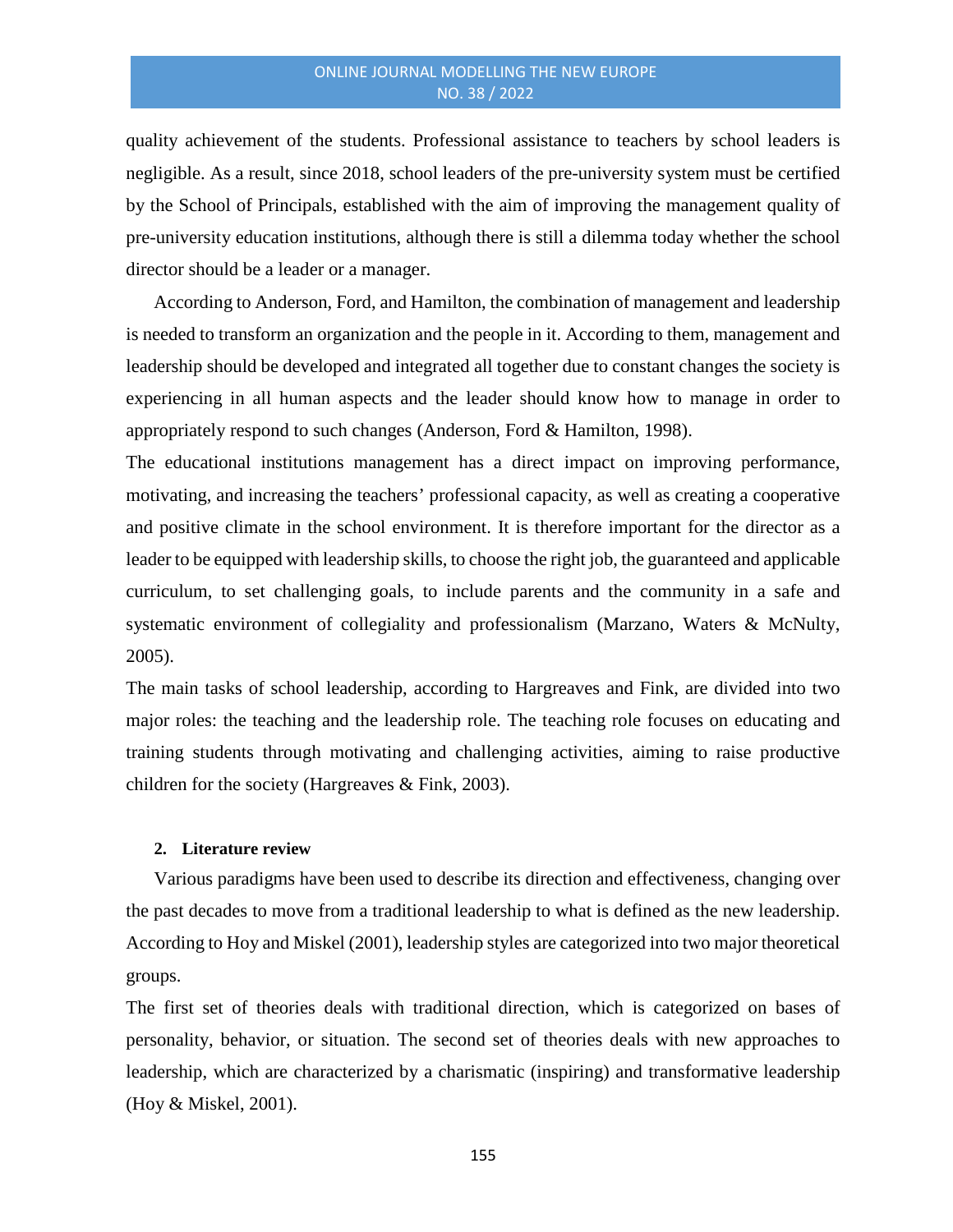The term "transformational leader" was first used by Downton in 1973 (Downton, 1973). Transformational leadership is a process that changes and transforms the individuals. It is a process focused on assessing the motivation of followers, and the satisfaction of their needs by considering them above all human beings. Transformational leadership is one of those approaches emphasizing the emotional and charismatic aspects of leadership.

The model of interactive and transformational leadership was addressed in 1987 by the political sociologist Burns in his book *Leadership*. Burns proposes that Leadership be treated as a more realistic and sophisticated form of understanding power and exercise of self-belief, exchange, and the transformation emanating from it (Burns: 1987).

In the same period that Burns book came out, House published his theory on charismatic leadership, often described as apparently similar to the transformational leadership (House, 1976). Originally the concept of charisma was used to describe a special gift that characterized the individuals possessing it and gave them the ability to carry out extraordinary things.

In 1985, Bass, known as the Leadership Continuum, followed in Burns footsteps by expanding and redefining Transformational Leadership. Bass (1985, pp.11-13) applied Burns conceptualization to organizations and developed a new leadership model which identifies three leadership processes, namely transactional, transformational, and *laissez-faire*.

According to Bass, Transformational Leadership motivates followers to do much more than they expect of themselves by putting into practice the following: a) increasing the level of followers' awareness on the importance and values of the expected objectives; b) encouragement of followers to go beyond their personal interests in interest of the group and organization, and c) invitation to followers to deal with needs of a high level.

| <b>Transformational Leadership</b> | <b>Transactional Leadership</b>                                                   | Non-Leadership                                |  |  |  |
|------------------------------------|-----------------------------------------------------------------------------------|-----------------------------------------------|--|--|--|
| <b>First Factor</b>                | <b>Fifth Factor</b>                                                               | Seventh Factor                                |  |  |  |
| Idealized influence and charisma   | Contingent<br>reward<br>and<br>constructive transactions                          | Laissez-faire<br>and<br>non-<br>transactional |  |  |  |
| Second Factor                      | <b>Sixth Factor</b>                                                               |                                               |  |  |  |
| Individualized consideration       | Management-by-exception, active<br>passive, and corrective<br>and<br>transactions |                                               |  |  |  |

| <b>Bass Model of Transformational and Transactional Leadership</b> |  |
|--------------------------------------------------------------------|--|
|--------------------------------------------------------------------|--|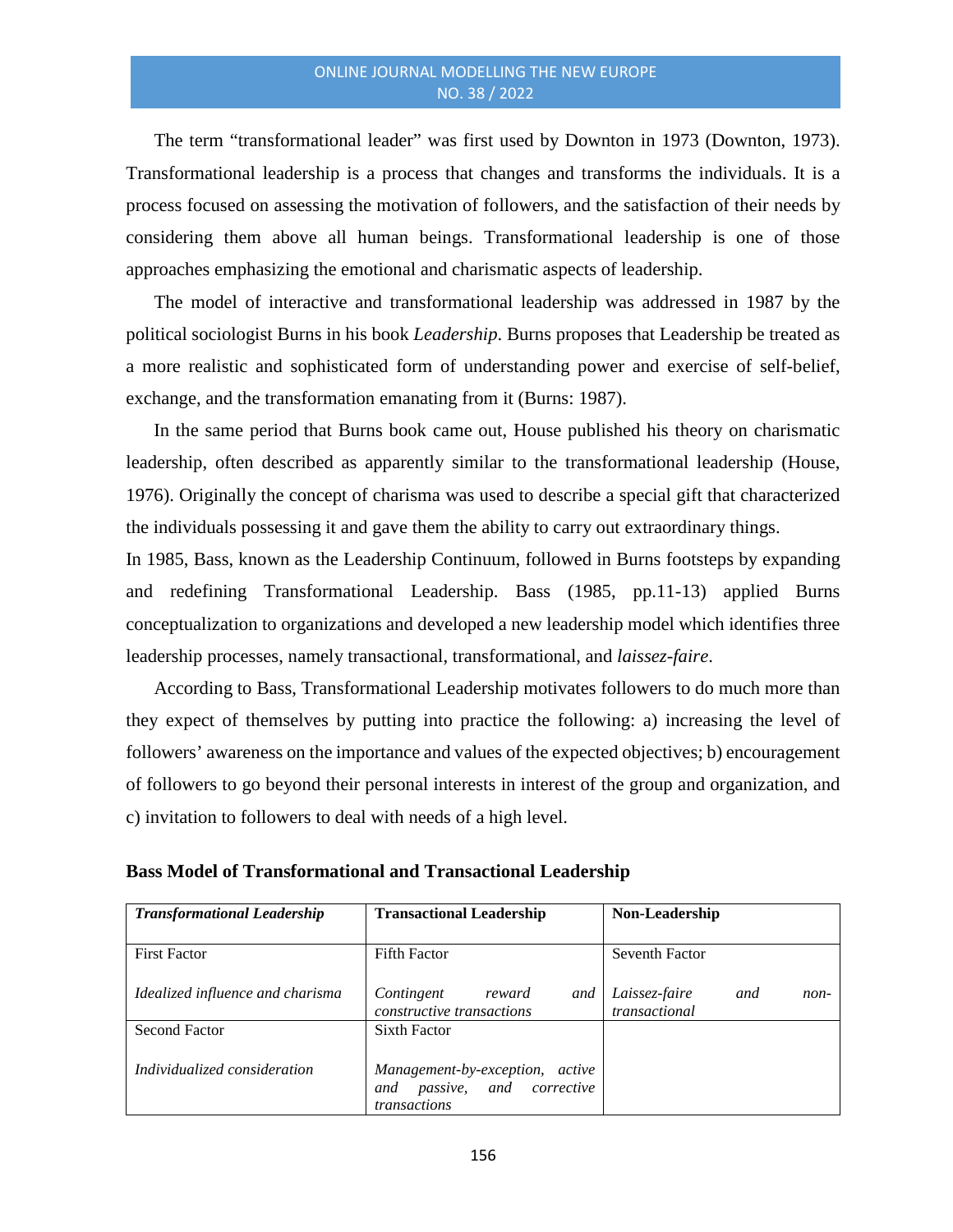# ONLINE JOURNAL MODELLING THE NEW EUROPE NO. 38 / 2022

| Third Factor             |  |
|--------------------------|--|
| Intellectual stimulation |  |
| <b>Forth Factor</b>      |  |
| Inspirational motivation |  |

*Source: Model of the transformational leadership approach (Northouse, 2004). Leadership Theory and practice. Sage Publications.*

## *Transformational Leadership*

First Factor, *idealized influence and charisma.* Leaders present a strong role model for subordinates (Winkler, 41). The leader embraces high moral and ethical values and reinforces pride, respect, and faith among followers. (Flynn, 2009:3) Through their enthusiasm, they become a source of inspiration and charismatic identification (Bass, 1985).

Second Factor, *individualized consideration.* Leaders allow followers to grow through personal challenges, through the process of delegated authority, and pay attention to those who seem less involved in the group. They develop a particular kind of relationship with the followers, in which their concerns and needs are understood and shared (Bass & Avolio, 1990).

Third Factor*, intellectual stimulation (stimulation)*. Leaders encourage followers to challenge their conventional problem-solving abilities and explore other opportunities in order to stimulate deeper and innovative thinking (Barling, Comotis, Gatien, Kelloway and Kelly, 2003:163). They are supported in questioning their beliefs, assumptions, and values (Bass  $\&$ Avolio, 1990).

Forth Factor, *inspirational motivation (inspiration)*. Leaders use appropriate symbols and images (Bass & Avolio, 2001) to help others focus on their work, and try to make them feel that their work is significant. This includes developing and communicating an appealing vision (Bass & Avolio, 1994).

#### *Transactional Leadership*

Fifth Factor, *contingent reward and constructive transactions.* Leadres tell others what to do in order to be rewarded, emphasize what is expected from them to recognize their accomplishments and avoid punishment (Bass, 1985). Success criteria are agreed upon by both parties with the achievement being either rewarded or punished.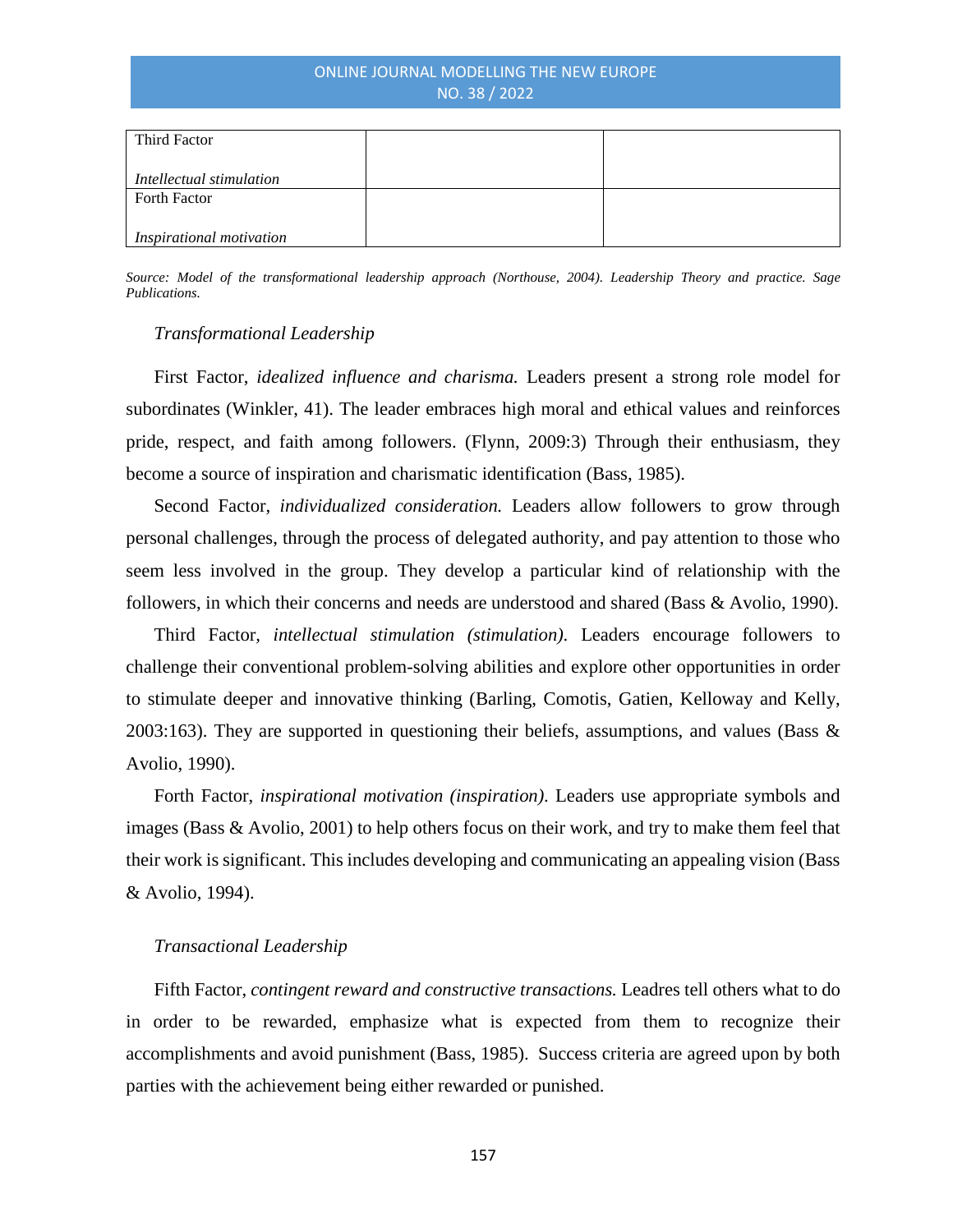Sixth Factor, *management-by-exception, active and passive, and corrective transactions*. Leaders are not inclined to establish standards and put new systems in place and assume that the status quo is acceptable. They use corrective criticism, give negative feedback, and negative reinforcement (Northouse, 2001).

### *Laissez-Faire*

Seventh Factor, *laissez-faire and non-transactional*. Leaders are happy to let things go on their own and allow others to do their own job. They make no attempts to motivate followers or satisfy their individual needs. Leaders avoid responsibilities and decision-making (Bass, 1998). It is also viewed as an avoidance of leadership responsibilities which could result in a lack of direction for the organization.

#### **3. Methods of research**

#### *Research site*

This research focuses on the leadership styles displayed by leaders of public upper secondary schools in Albania. The main objectives of this paper are the following: a) Studying the leadership styles applied by high school directors for their leadership style; b) Identifying the leadership styles used mostly by directors of public high schools in Albania; c) Identifying whether school directors use the negative leadership styles without being aware of their use.

For the completion of this work, quantitative methods based on the interpretive paradigm were used, to describe and analyze the leadership styles in public pre-university education system through the standardized *Multifactor Leadership Questionnaire*, form 6-S (Bass & Avolio, 1992).

#### *Instruments*

The instrument used in this study was a standard questionnaire composed of two parts. Over the last two decades, the *Multifactor Leadership Questionnaire* (MLQ) has been developed and validated (Avolio & Bass, 2004).

Further, it was utilized in several empirical researching works, particularly those concerned with the relationship between leadership styles and other factors. This scale consists of 21 items answered by the subordinates using a five-point Likert scale. The scale points are:  $0 =$  not at all,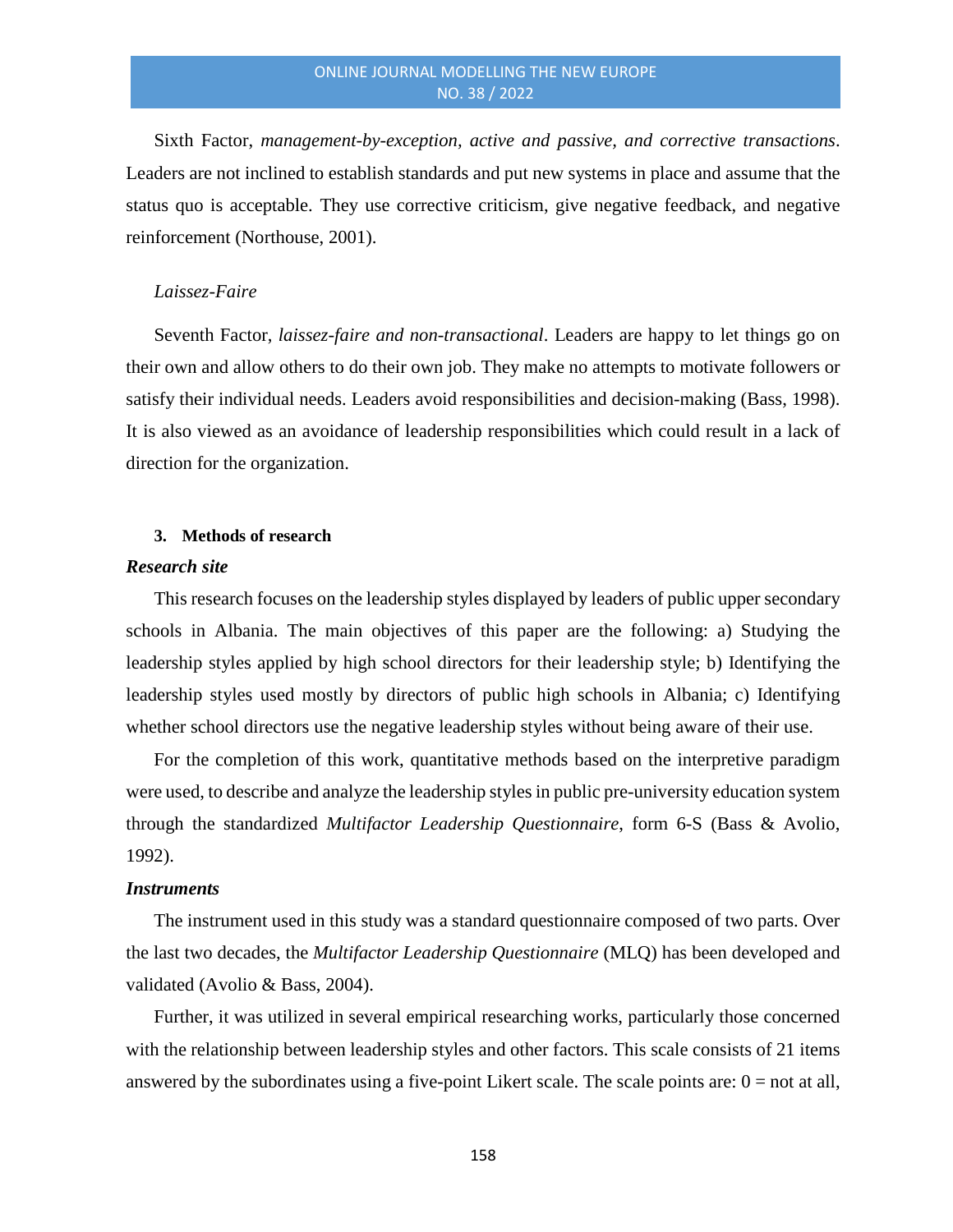1= once in a while,  $2$  = sometimes,  $3$  = fairly often, and  $4$  = frequently, if not always. The original version of this scale consists of two parts: the first one describes the information of the respondents, and the second one measures the three styles of leadership. For purposes of the preset study, the focus is on the second part that reflects three styles of leadership.

The 21 items of MLQ are grouped into 3 sub-scales, and each sub-scale describes a behavior of leadership (transformational, transactional, and *laissez-faire*). The Transformational Leadership includes the following: Factor 1. Idealized influence (Item 1, 8 & 15), Factor 2. Inspirational motivation (Item 2, 9 & 16), Factor 3. Intellectual stimulation (Item 3, 10 & 17), Factor 4. Individualized consideration (Item 4, 11 & 18). The Transactional Leadership includes: Factor 5. Contingent reward (Item 5, 12 & 19); and the Passive/Avoidant Behavior includes: Factor 6. Management-By-Exception Passive (MBEP) (Item 6, 13 & 20) and Factor 7. *Laissezfaire* (Item 7, 14 & 21).

The questionnaire was translated into Albanian language and adapted from the original taking in consideration the Albanian culture.

# *Participants*

Population of this research are principals of high public school in Albania. Population is 382 (Instat, 2019, p.73). Participants consist of 78 principals of high public school in Albania (20.4 % of population). It included 20 (24.6%) male and 58 female (74.4%) principals. Of these, 48.7% have a MA / MSc and 42.3 a bachelor's degree, a small percentage 6.4% have completed doctoral studies and only 2.6% have a high school diploma.



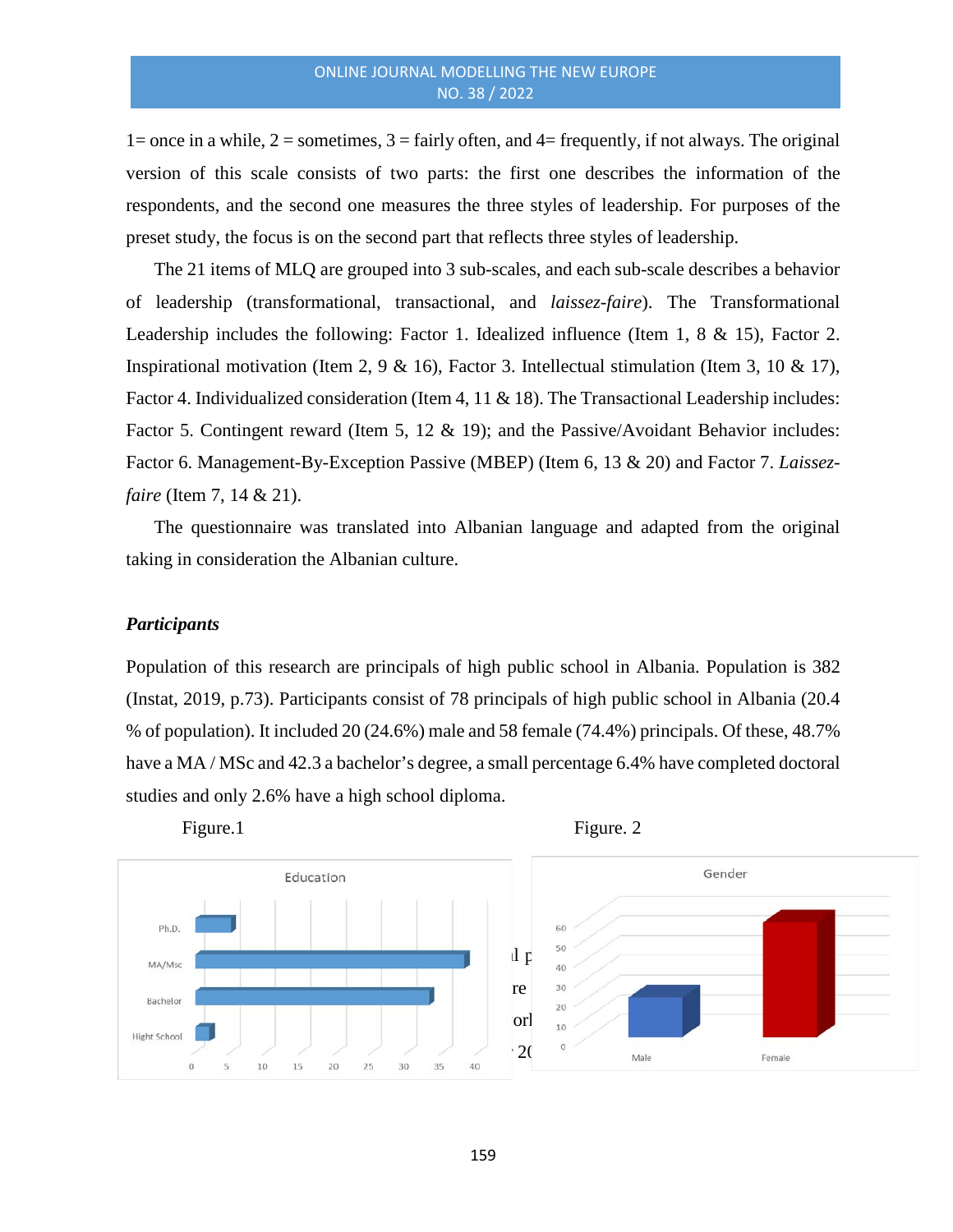# *Statistical Analysis*

The measuring instrument was coded to facilitate data registering and the analysis process. Once the data collection was completed, they were analyzed using the IBM SPSS version 20.0 statistical package and the data were interpreted based on descriptive analysis.

Table 1. provides measures of central tendency and dispersion of the leaders' responses to the 21 questionnaire items.

| Items           | No        | Mean      |            | Std. Deviation | Variance  | <b>Skewness</b> |            |           | Kurtosis   |  |  |
|-----------------|-----------|-----------|------------|----------------|-----------|-----------------|------------|-----------|------------|--|--|
|                 | Statistic | Statistic | Std. Error | Statistic      | Statistic | Statistic       | Std. Error | Statistic | Std. Error |  |  |
| Q <sub>1</sub>  | 78        | 3.6282    | .06854     | .60537         | .366      | $-0.331$        | .272       | .005      | .538       |  |  |
| Q2              | 78        | 3.7692    | .05137     | .45365         | .206      | $-1.723$        | .272       | 2.042     | .538       |  |  |
| Q <sub>3</sub>  | 77        | 3.5974    | .05626     | .49364         | .244      | $-.405$         | .274       | $-1.886$  | .541       |  |  |
| Q4              | 77        | 3.6104    | .05594     | .49086         | .241      | $-462$          | .274       | $-1.835$  | .541       |  |  |
| Q <sub>5</sub>  | 76        | 3.4737    | .06616     | .57674         | .333      | $-0.537$        | .276       | $-0.663$  | .545       |  |  |
| Q <sub>6</sub>  | 78        | 3.7179    | .05443     | .48073         | .231      | $-1.343$        | .272       | .661      | .538       |  |  |
| Q7              | 76        | 3.2105    | .11132     | .97044         | .942      | $-1.518$        | .276       | 2.680     | .545       |  |  |
| Q8              | 78        | 3.3462    | .07705     | .68047         | .463      | $-1.576$        | .272       | 6.167     | .538       |  |  |
| Q9              | 76        | 3.5132    | .06621     | .57720         | .333      | $-0.693$        | .276       | $-.490$   | .545       |  |  |
| Q10             | 78        | 3.3846    | .06638     | .58622         | .344      | $-0.329$        | .272       | $-689$    | .538       |  |  |
| Q11             | 77        | 3.5714    | .06250     | .54841         | .301      | $-782$          | .274       | $-.471$   | .541       |  |  |
| Q12             | 77        | 3.3506    | .06859     | .60189         | .362      | $-0.327$        | .274       | $-634$    | .541       |  |  |
| Q13             | 75        | 2.7067    | .12983     | 1.12434        | 1.264     | $-0.623$        | .277       | $-0.372$  | .548       |  |  |
| Q14             | 77        | 2.6883    | .10169     | .89236         | .796      | $-705$          | .274       | .870      | .541       |  |  |
| Q <sub>15</sub> | 75        | 3.07      | .077       | .664           | .441      | $-.926$         | .277       | 2.390     | .548       |  |  |
| Q16             | 75        | 3.4933    | .07912     | .68524         | .470      | $-1.270$        | .277       | 1.387     | .548       |  |  |
| Q17             | 77        | 3.2338    | .08651     | .75909         | .576      | $-0.608$        | .274       | $-0.385$  | .541       |  |  |
| Q18             | 77        | 3.4416    | .07277     | .63853         | .408      | $-710$          | .274       | $-469$    | .541       |  |  |
| Q19             | 78        | 3.5000    | .07468     | .65959         | .435      | $-0.975$        | .272       | $-163$    | .538       |  |  |
| Q20             | 76        | 3.7105    | .06160     | .53705         | .288      | $-1.713$        | .276       | 2.113     | .545       |  |  |
| Q21             | 73        | 3.2055    | .12636     | 1.07959        | 1.166     | $-1.445$        | .281       | 1.297     | .555       |  |  |

# **Table 1: Descriptive Analysis: Measures of central tendency and dispersion**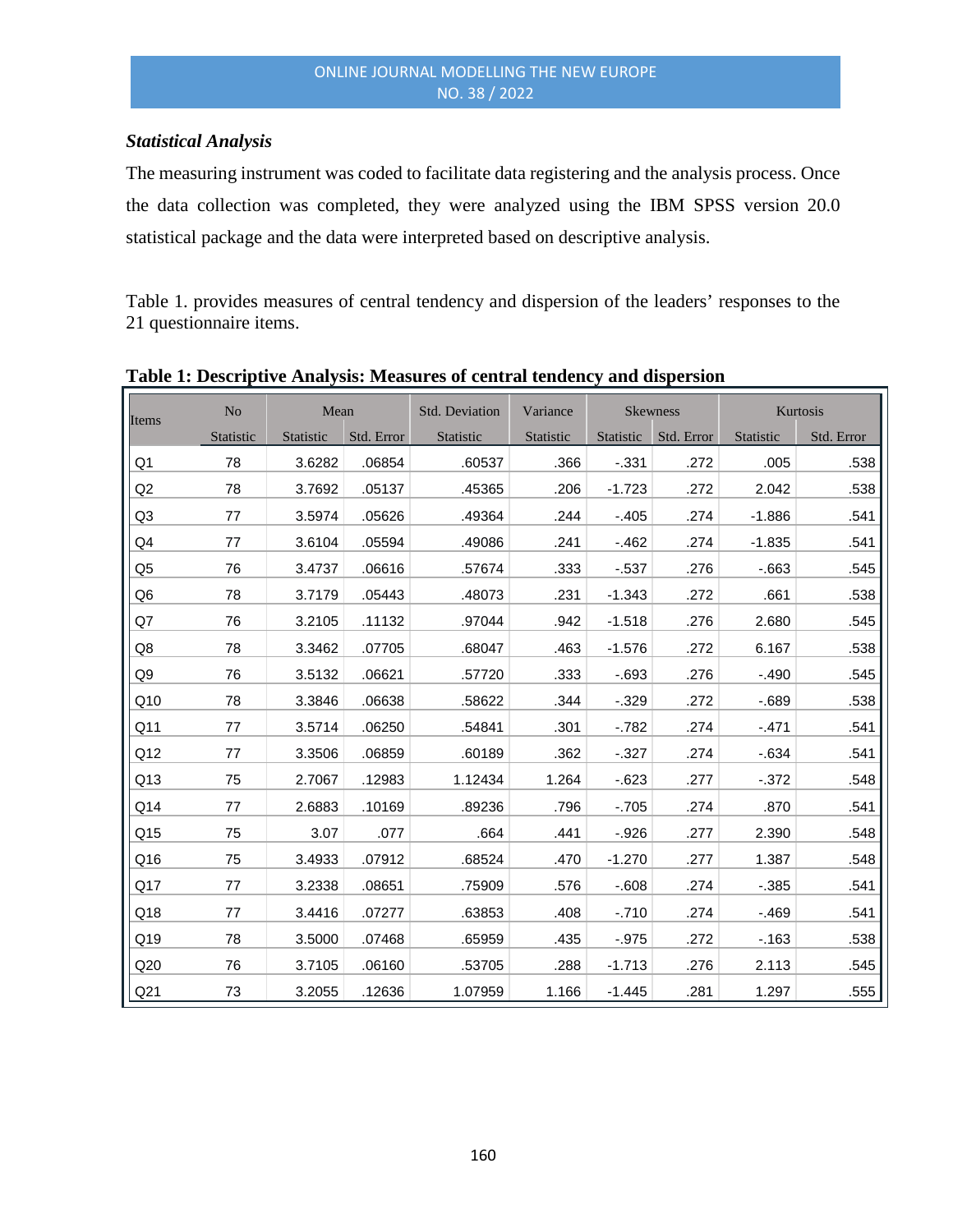| <b>Leadership style</b>         | Not at all     | Once in a<br>while | <b>Sometim</b><br><b>es</b> | <b>Fairly often</b> | <b>Frequently</b> | <b>Missing</b> | <b>Total</b> |
|---------------------------------|----------------|--------------------|-----------------------------|---------------------|-------------------|----------------|--------------|
| Idealized influence             | $\overline{0}$ | $\overline{0}$     | $\overline{2}$              | 47                  | 26                | 3              | 75           |
|                                 | 0%             | 0%                 | 2.6%                        | 60.3%               | 33.3%             | 3.8%           | 96.2%        |
| <b>Inspirational motivation</b> | $\overline{0}$ | $\overline{0}$     | 1                           | 34                  | 49                | $\overline{4}$ | 74           |
|                                 | 0%             | 0%                 | 1.3%                        | 30.8%               | 62.8%             | 5.1%           | 94.9%        |
| Intellectual stimulation        | $\overline{0}$ | $\overline{0}$     | $\overline{0}$              | 42                  | 34                | $\overline{2}$ | 76           |
|                                 | 0%             | 0%                 | $0\%$                       | 53.9%               | 43.6%             | 2.6%           | 97.4%        |
| Individualized                  | $\Omega$       | $\Omega$           | $\Omega$                    | 32                  | 44                | $\overline{2}$ | 76           |
| consideration                   | 0%             | 0%                 | 0%                          | 41%                 | 56.4%             | 2.6%           | 97.4%        |
| Contingent reward               | $\mathbf{0}$   | $\overline{0}$     | 1                           | 37                  | 37                | 3              | 75           |
|                                 | 0%             | 0%                 | 1.3%                        | 47.4%               | 47.5%             | 3.8%           | 96.2%        |
| Management-By-                  | $\Omega$       | $\overline{0}$     | 3                           | 38                  | 32                | 5              | 73           |
| <b>Exception Passive</b>        | 0%             | 0%                 | 3.8%                        | 48.7%               | 41.1%             | 6.4%           | 93.6%        |
| Laissez-faire                   | $\Omega$       | 3                  | 12                          | 35                  | 21                | 7              | 71           |
|                                 | 0%             | 3.9%               | 15.4%                       | 44.8%               | 26.9%             | 9.0%           | 91%          |

# **Table 2: Frequency distribution of leadership behaviors**

Table 2 provides measures of central tendency and dispersion of the leaders' responses to the 21 questionnaire items frequency distribution of 7 factors of leadership style.

For Transformational Leadership, the first factor, *idealized influence and charisma*: 60.3% of the leaders say, they use it fairly often. Second factor, *individualized consideration*: 62.8% of the leaders say, they use it frequently. Third Factor*, Intellectual stimulation (stimulation)*: 53.9% of the leaders say, they use it fairly often. Also in the case of forth factor, *inspirational motivation (inspiration)*, 56.4% of leaders say, they use it frequently.

| Table 3: Frequency distribution of Transformational leadership factors |                  |           |            |                |                  |                 |            |           |            |  |  |
|------------------------------------------------------------------------|------------------|-----------|------------|----------------|------------------|-----------------|------------|-----------|------------|--|--|
| <b>Factors</b>                                                         | No.              | Mean      |            | Std. Deviation | Variance         | <b>Skewness</b> |            | Kurtosis  |            |  |  |
|                                                                        | <b>Statistic</b> | Statistic | Std. Error | Statistic      | <b>Statistic</b> | Statistic       | Std. Error | Statistic | Std. Error |  |  |
| Idealized                                                              | 75               | 3.34      | .049       | .423           | .179             | $-.271$         | .277       | $-.399$   | .548       |  |  |
| influence                                                              |                  |           |            |                |                  |                 |            |           |            |  |  |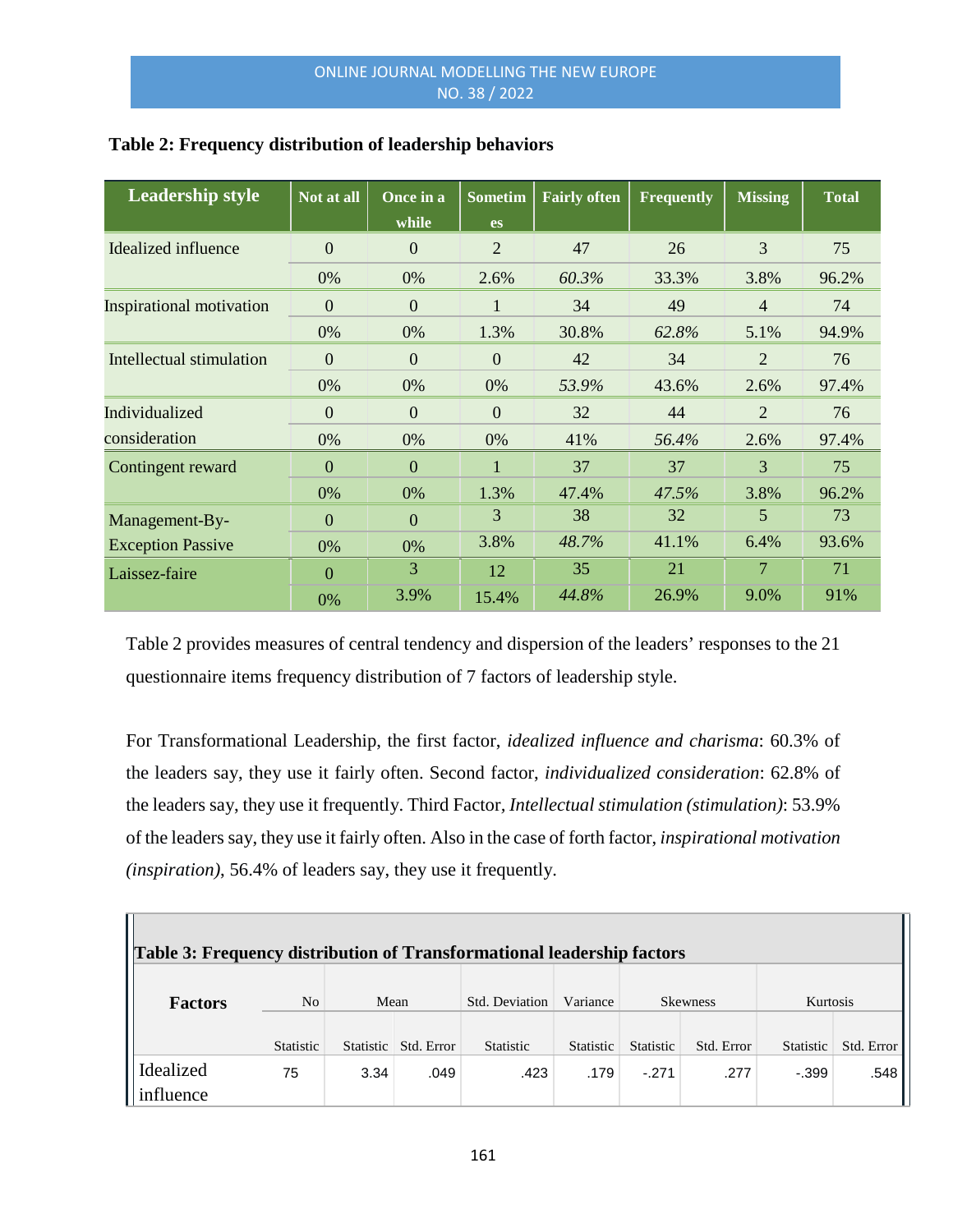# ONLINE JOURNAL MODELLING THE NEW EUROPE NO. 38 / 2022

| Inspirational<br>motivation      | 74 | 3.59 | .047 | .406 | .165 | $-0.876$ | .279 | .154     | .552 |
|----------------------------------|----|------|------|------|------|----------|------|----------|------|
| Intellectual<br>stimulation      | 76 | 3.40 | .047 | .408 | .167 | $-0.103$ | .276 | $-1.039$ | .545 |
| Individualized<br>consideration  | 76 | 3.52 | .042 | .363 | .132 | $-489$   | .276 | $-.445$  | .545 |
| Transformational<br>  leadership |    | 3.40 |      | .400 |      | $-.434$  |      |          |      |

In Table 3, for all four transformational leadership factors, the mean is 3.40, and the standard deviation 0.400. Skewness represents the value -.434, which means that leaders held the view that they exhibited transactional leadership fairly often. This was also a relatively high level of transformational leadership shown by the 78 leaders who correctly completed the questionnaire.

| Table 4: Frequency distribution of Transactional leadership factors |           |           |            |           |                  |                 |            |                  |            |  |  |
|---------------------------------------------------------------------|-----------|-----------|------------|-----------|------------------|-----------------|------------|------------------|------------|--|--|
|                                                                     |           |           |            | Std.      |                  |                 |            |                  |            |  |  |
| <b>Factors</b>                                                      | No        |           | Mean       | Deviation | Variance         | <b>Skewness</b> |            | Kurtosis         |            |  |  |
|                                                                     | Statistic | Statistic | Std. Error | Statistic | <b>Statistic</b> | Statistic       | Std. Error | <b>Statistic</b> | Std. Error |  |  |
| Contingent                                                          | 75        | 3.44      | .046       | .400      | .160             | $-437$          | .277       | $-.364$          | .548       |  |  |
| reward                                                              |           |           |            |           |                  |                 |            |                  |            |  |  |
| Management-                                                         | 73        | 3.36      | .050       | .426      | .181             | $-527$          | .281       | $-236$           | .555       |  |  |
| By-Exception                                                        |           |           |            |           |                  |                 |            |                  |            |  |  |
| Passive                                                             |           |           |            |           |                  |                 |            |                  |            |  |  |
| <b>Transactional</b>                                                |           | 3.40      |            | .413      |                  | $-.482$         |            |                  |            |  |  |
| leadership                                                          |           |           |            |           |                  |                 |            |                  |            |  |  |

In table 2 is shown that for the fifth factor of Transactional Leadership, contingent reward and constructive transactions, 47.4% of the leaders say, they use it fairly often, and 47.5% of the leaders say, they use it frequently, while for the sixth factor, management-by-exception, active and passive, and corrective transactions, 48.7% of the leaders say, they use it fairly often. In table 4, for both transactional leadership factors, the mean is 3.40, and the standard deviation 0.418. Skewness is represented by the value -.482, which means that leaders held the view that they exhibited transactional leadership fairly often.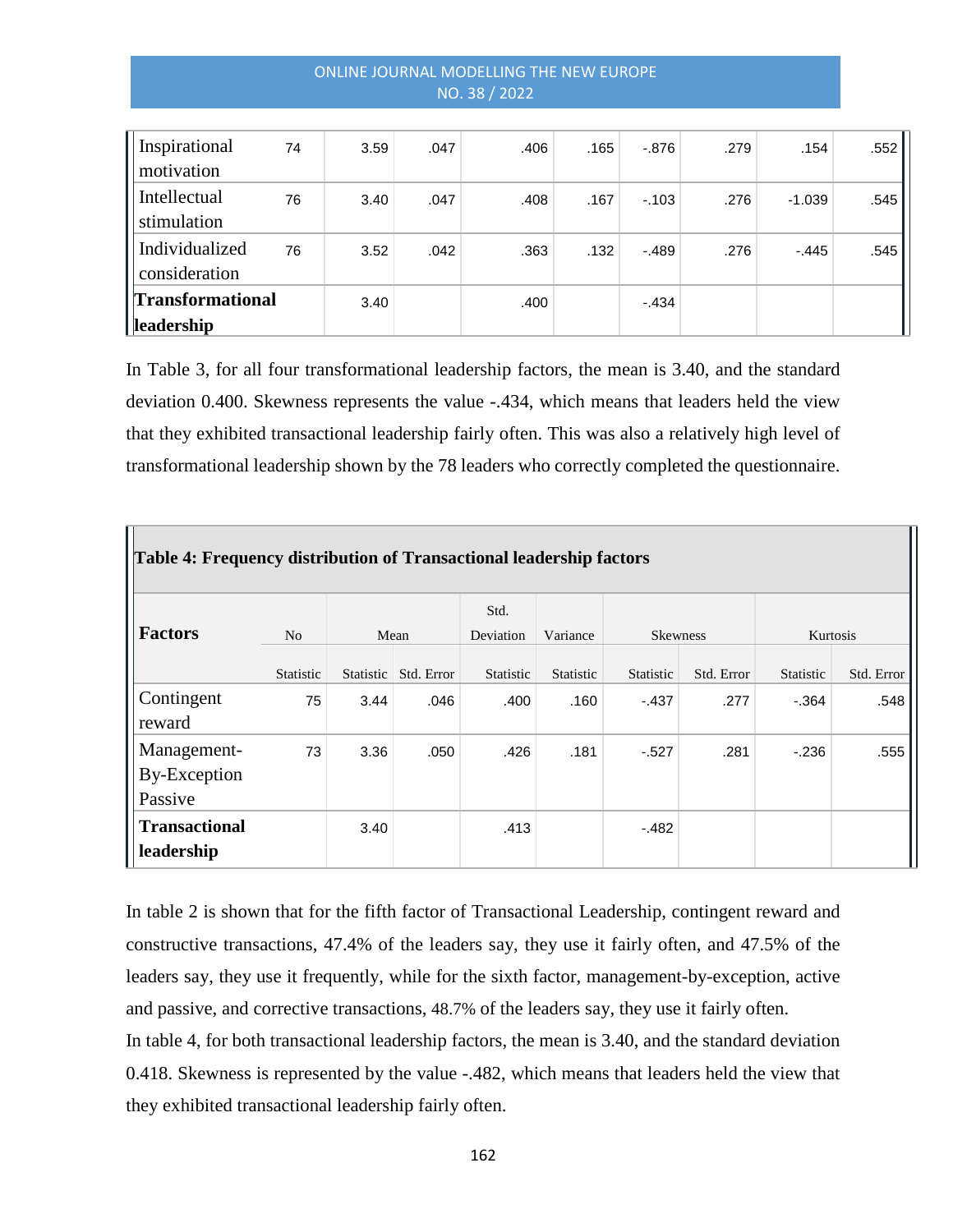| <b>Table 5: Frequency distribution of Laissez-Faire leadership factor</b> |                |      |                      |                   |                  |                  |                  |           |            |  |
|---------------------------------------------------------------------------|----------------|------|----------------------|-------------------|------------------|------------------|------------------|-----------|------------|--|
|                                                                           | N <sub>0</sub> | Mean |                      | Std.<br>Deviation | Variance         | <b>Skewness</b>  |                  | Kurtosis  |            |  |
| Factor                                                                    | Statistic      |      | Statistic Std. Error | <b>Statistic</b>  | <b>Statistic</b> | <b>Statistic</b> | <b>Statistic</b> | Statistic | Std. Error |  |
| Laissez-faire                                                             | 71             | 3.03 | .082                 | .689              | .475             | $-953$           | .285             | 1.092     | .563       |  |

Table 2 shows that for the *laissez-faire* and nontransactional factor, 44.8% of leaders say they use it fairly often.

In Table 5, for *laissez-faire* leadership type, the mean is 3.03, and the standard deviation 0.689. Skewness represents the value -.956, which means that leaders held the view they exhibited laissez-faire leadership fairly often.

#### **4. Conclusions**

In 1990, in their book *Handbook of leadership, Theory, research and managerial applications*, Bass and Stogdills stated that leadership is conceived as the focus of group processes, as a matter of personality, as a matter of inducing compliance, as the exercise of influence, as a particular behavior, as a form of persuasion, as a power relation, as an instrument to achieve goals, as an effect of interaction, as a differentiated role, as initiation of structure, and as many combination of these definitions (Bass and Stogdills, 1990).

Avolio and Bass proposed that transformational leadership would be most highly correlated with effectiveness followed by transactional and passive style of leadership (passive management by exception and *laissez-faire* leadership (Avolio & Bass, 2004).

The results of quantitative study showed that the level of transformational leadership is more or less the same as the level of transactional leadership, as leaders exhibited these styles of leadership fairly often.

Also, Laissez-Faire leadership data are more or less the same as the level of transformational leadership and transactional leadership data. It is clear from the data results that school leaders show confusion and uncertainty about the leadership style they apply in high school.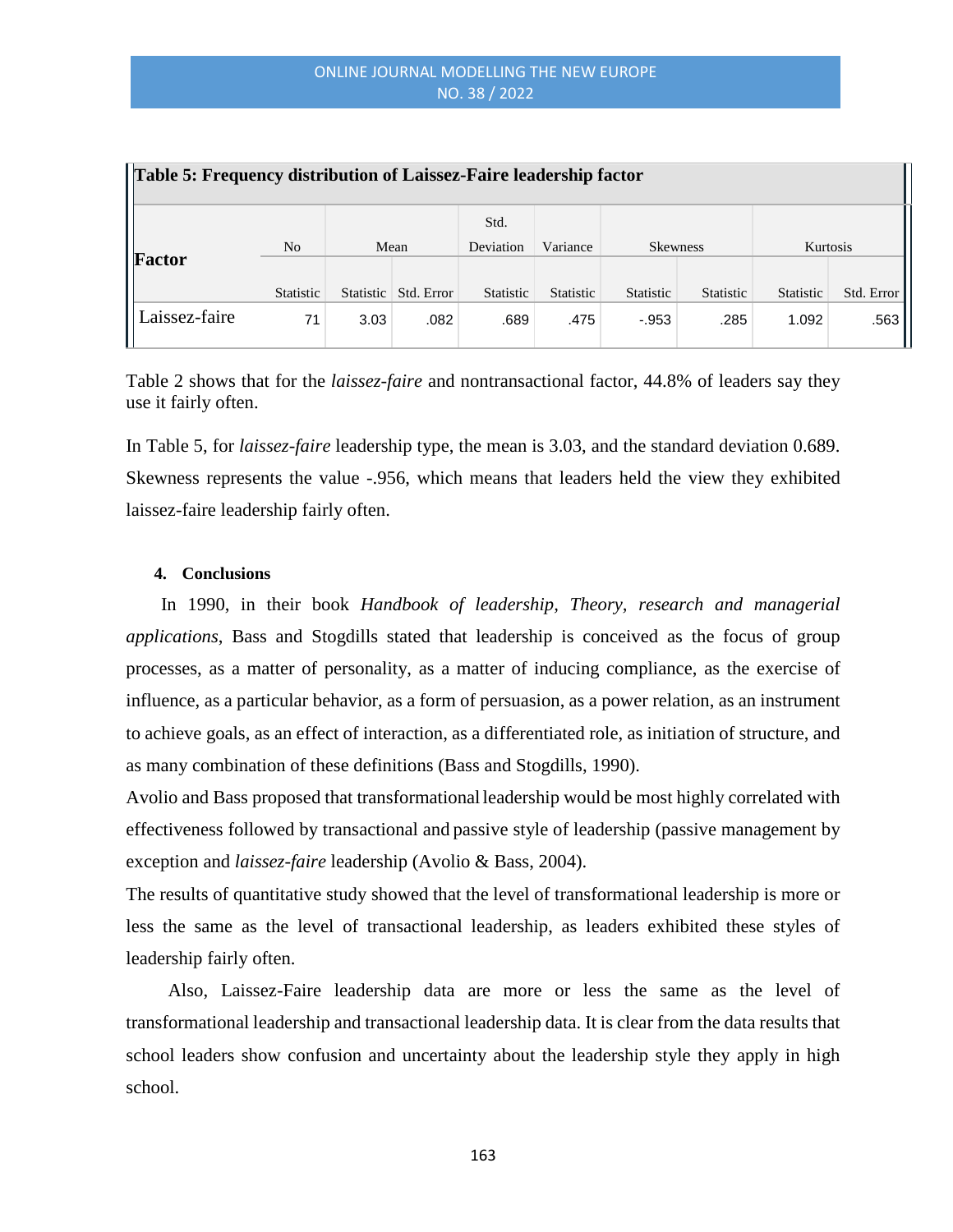Currently in Albania, based on Law no. 48/2018 "On some additions and changes to Law no. 69/2012, 'On the pre-university education system in the Republic of Albania'", as amended, article 14:

*"The candidate for director and deputy director of educational institution must possess at least the category "Qualified teacher" and be equipped with the certificate of head of pre-university educational institution. The certification of the candidate for director and*  deputy director of educational institution is performed after the development of *obligatory preparatory training in the School of Directors, for the management of the educational institution..."*

A training process that may serve in the future for school leaders to clarify their perceptions of leadership style they apply, to improve the quality of performance of the management of preuniversity education institutions and to acquire the necessary competencies by displaying universal characteristics of effective leaders, such as: sense of vision, ability to set goals and planning, personal charisma, strong communication skills, strong sense of self and personal convictions, relationship and empathy skills, and the ability to motivate and influence others (Sample, 2002).

#### **References**

- 1. Anderson, T. D., Ford, R. & Hamilton, M. (1998). Transforming Leadership: equipping yourself and coaching others to build leadership organization.
- 2. Antonakis, J.,Avolio, B.J.,&Sivasubramaniam,N.(2003).Context and Leadership: An examination of the nine full-range leadership theory using the multifactor leadership questionnaire. Leadership Quartely, 14,261-295. In B.J. Avolio, and B.M. Bass. (2004). *Multifactor Leadership Questionnaire.Manual and Sampler Set* (3rd ed.). Mind Garden, Inc.p.36.
- 3. Avolio, B.J. & Bass, B.M. (1991). *Full-range Training of Leadership. Manual*. Binghamton, NY: Bass/Avolio & Associates. In B.M. Bass and P. Steidlmeier (1998). *Ethics, Character and Authentic Transformational Leadership*. Retrieved, October 16, 2006 from, http://cls.binghamton.edu/BassSteid.html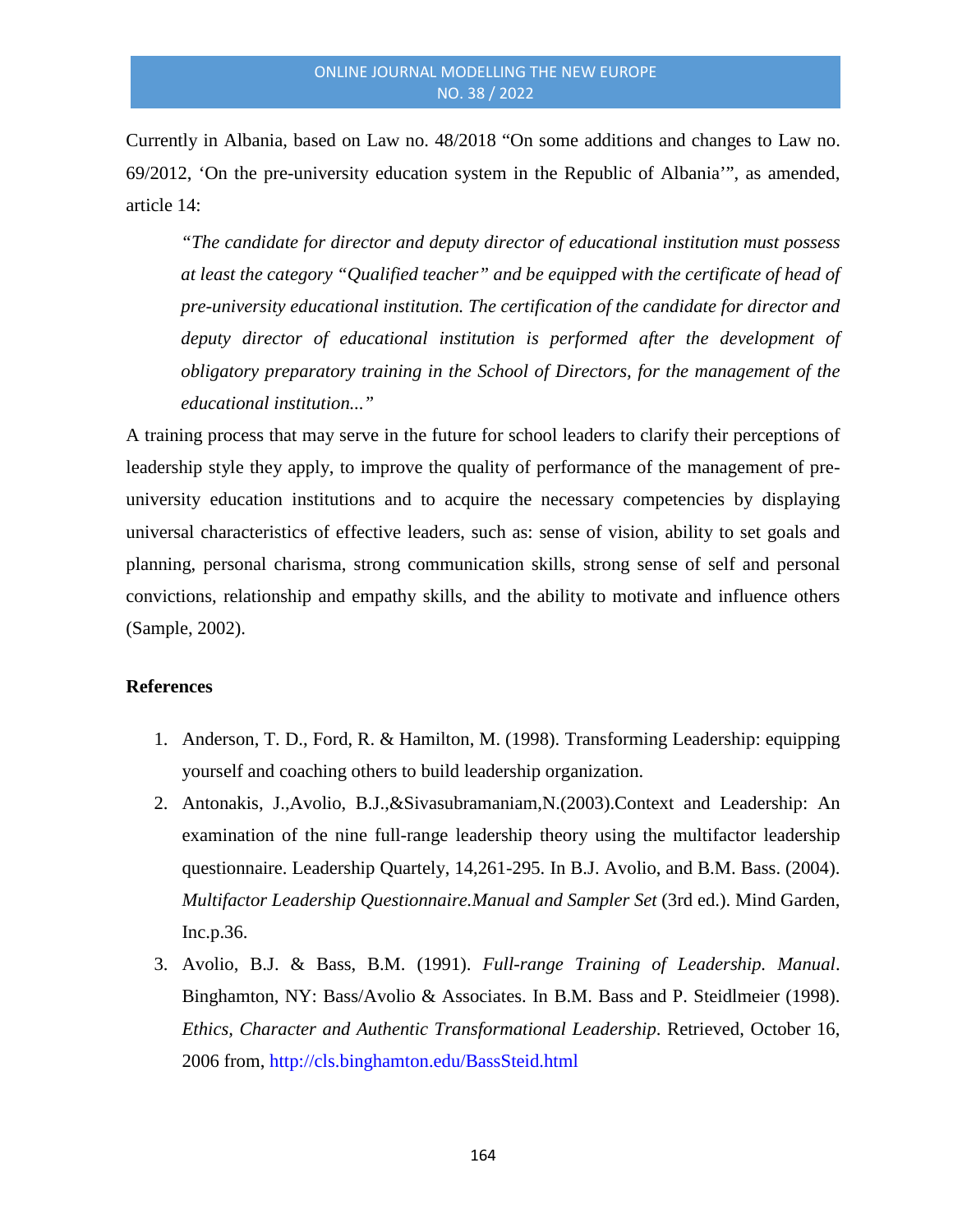- 4. Avolio, B.J. & Bass, B.M. (2004). *Multifactor Leadership Questionnaire*. Mind Garden, Inc.pp.4, 17, 22&36.
- 5. Bass, B. M and Stogdill, R. M (1990). Handbook of leadership, Theory, research and managerial applications (3rd ed). New York. The free press.
- 6. Bass, B. M. & Aviolo, B. J. (1992). Multifactor Leadership Questionnaire--Short Form 6S. Binghamton, NY: Center for Leadership Studies. In B. M. Bass's Measures for *Leadership Development Multifactor Leadership Questionnaire* (MLQ). Retrieved October16, 2006 from,<http://www.uwec.edu/Ssow/Meares/Leadership-MLQ.htm>
- 7. Bass, B. M. (1985) Leadership and performance beyond expectation. New York: Free Press e (1990). 'From transactional to transformational leadership: Learning to share the vision'. Organizational Dynamics, (Winter)
- 8. Bass, B. M. (1985) Leadership and performance beyond expectation. New York: Free Press e (1990). 'From transactional to transformational leadership: Learning to share the vision'. Organizational Dynamics, (Winter)
- 9. Bass, B. M. (1985b). Leadership and Performance beyond expectations. Free press: New York. In R. Awamleh, J. Evans and A. Mahate (2005), A Test of Transformational and Transactional Leadership styles on employees' satisfaction and performance in the UAE banking sector. *Journal of Comparative International Management,* Vol.8, No.1.
- 10. Bass, B.M. (1985c). Leadership: Good, Better, Best. *Organizational Dynamics*, 13, 26- 41.In B.J. Avolio and B.M. Bass. (2004). *Multifactor Leadership Questionnaire. Manual and Sampler Set* (3rd ed.) Mind Garden, Inc.p.17.
- 11. Burns J.M., (1978), Leadership, Harper & Row, New York.
- 12. Downton J.A. (1973), *Rebel leadership: commitment and charisma in a revolutionary process*, Free Press, New York.
- 13. Hargreaves, A. & Fink, D. (2003). Sustaining Leadership. International Centre for Educational Change: Toronto.
- 14. Ligj Nr. 48/2018 "Për disa shtesa dhe ndryshime në ligjin nr. 69/2012, "Për sistemin arsimor parauniversitar në Republikën e Shqipërisë"", të ndryshuar, INSTAT. Vjetari Statistikor Rajonal. 2019.
- 15. Marzano, Waters, and McNulty. (2005) School Leadership that Works: From Research to Results